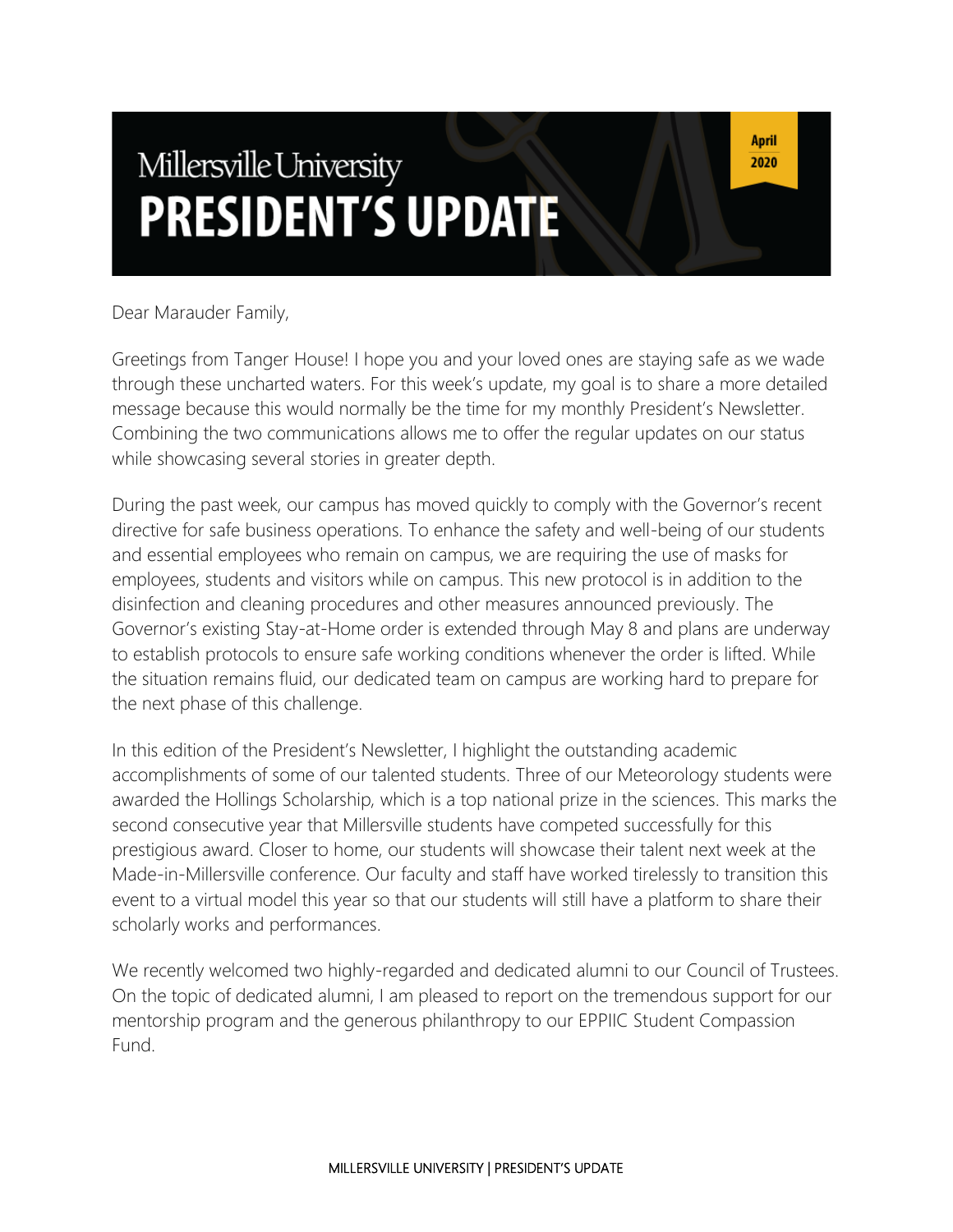# **THREE METEOROLOGY STUDENTS AWARDED HOLLINGS SCHOLARSHIP**

Meteorology is one of our strongest and most recognized programs and our alums serve in top positions across the globe. Three of our current meteorology students were awarded the [2020 Hollings Scholarship](https://www.noaa.gov/office-education/hollings-scholarship) for their advanced study in fields related to the National Oceanic and Atmospheric Administration's (NOAA) mission.

Three sophomores, Cameron Gonteski, Robert Commodari and Elijah Crisden, received the Hollings Scholarship, which provides undergraduate students academic assistance (up to \$9,500 per year) for two years of full-time study and a 10-week, full-time paid (\$700/week) internship at a NOAA facility during the summer. This outstanding recognition marks the second consecutive year that Millersville students have earned this prestigious award. Last year, two Marauders, Benjamin Fellman and Chad Wiley, received the award. Only about 120 students are chosen each year from across the country and 75% of Hollings scholar alumni have pursued a graduate degree.

Congratulations to Cameron, Robert and Elijah and I commend our faculty for preparing and encouraging them to apply to the Hollings Scholarship program. This accomplishment is a reflection of the Meteorology Program's commitment to our EPPIIC values, specifically encouraging exploration.

#### **NEW TRUSTEES**

Our Council of Trustees is a critical component of University governance that contributes to the health and well-being of our campus. We are honored to have two alumni join the council this year and play an active role in shaping the future of our institution. Dr. Amber M. Sessoms, NCSP '06 and M'08 and County Councilman Thomas Baker '02 were appointed as trustees earlier this year after being nominated by Pennsylvania Governor Tom Wolf and confirmed by the State Senate.

Dr. Sessoms is a nationally certified school psychologist for Central Dauphin High School. She leads the Central Dauphin School District's Equity and Inclusion Committee and is the cochair of the Psychology Department. She earned both her bachelor's in psychology and a minor in African-American Studies and her master's in psychology from Millersville University. She was a 2017 recipient of the Community Courage in Action Award and her district's Educator of the Year award in part for her work on creating student-led dialogue and culturally-competent education to make visible the ways in which every day micro aggressions reinforce difference.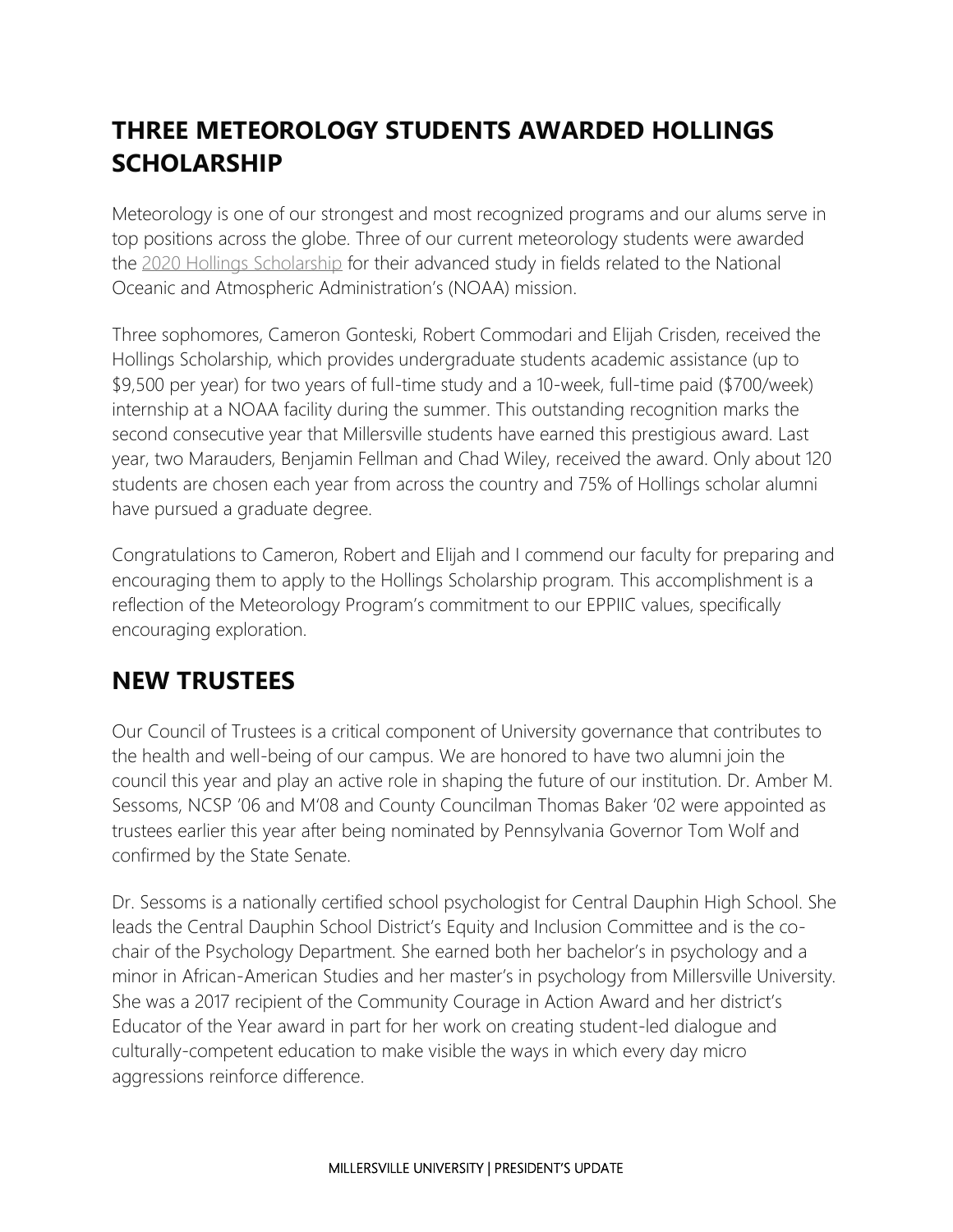County Councilman Tom Baker was elected in 2013 and re-elected in 2017 to represent District 1 in Allegheny County. He is the Chief Community Affairs Officer for Big Brothers Big Sisters of Greater Pittsburgh and president of the BBBS Pennsylvania State Association. He is also the president of Baker Leadership, the author of three books, and the founder and chief program officer of Get Involved!, Inc., a public charity non-profit organization. Councilman Baker received the Distinguished Civic Leadership Award and the Young Alumni Achievement Award from Millersville University in 2009 and 2014, respectively.

### **MADE-IN-MILLERSVILLE: VIRTUALLY**

Although our campus has moved to remote instruction, the Millersville community will still be able to celebrate our students' academic work. For this spring, the Made-in-Millersville event will take place through a virtual conference and the publication of an academic journal. The virtual conference will begin April 27 and will feature students sharing video presentations of their scholarly works and performances.

Although the venue for the conference has changed, it will feature an array of student works, ranging from scientific fields and laboratory research to projects from the visual and performing arts. Along with the videos, Made-in-Millersville's associated academic journal will also be released on April 27. The online journal allows students to fine-tune their work through a professional editing process and gain publishing experience.

This event provides students with a unique opportunity to share their work with the Millersville community and I encourage everyone to take a look at our students' projects. There is much to celebrate! You can access the presentations at [https://www.madeinmu.education/.](https://www.madeinmu.education/) The online journal can be viewed at [https://www.mimjournal.com/.](https://www.mimjournal.com/)

# **MENTORS AND MENTEES COME TOGETHER THROUGH VIRTUAL ENGAGEMENT**

Our new mentorship program at Millersville is off to a good start and provides much needed support to our students. I have always felt that it was important to connect our current students with our alumni to provide support during their academic journeys and help them in their transition to the workforce. During this time of great uncertainty, it has never been more important to access our support networks.

Approximately 70 Millersville alumni are currently providing career-focused mentoring and support to a group of 200 junior students through the online Mentor Collective partnership. Mentors and mentees connect online, via text or phone call; and we have seen an increase in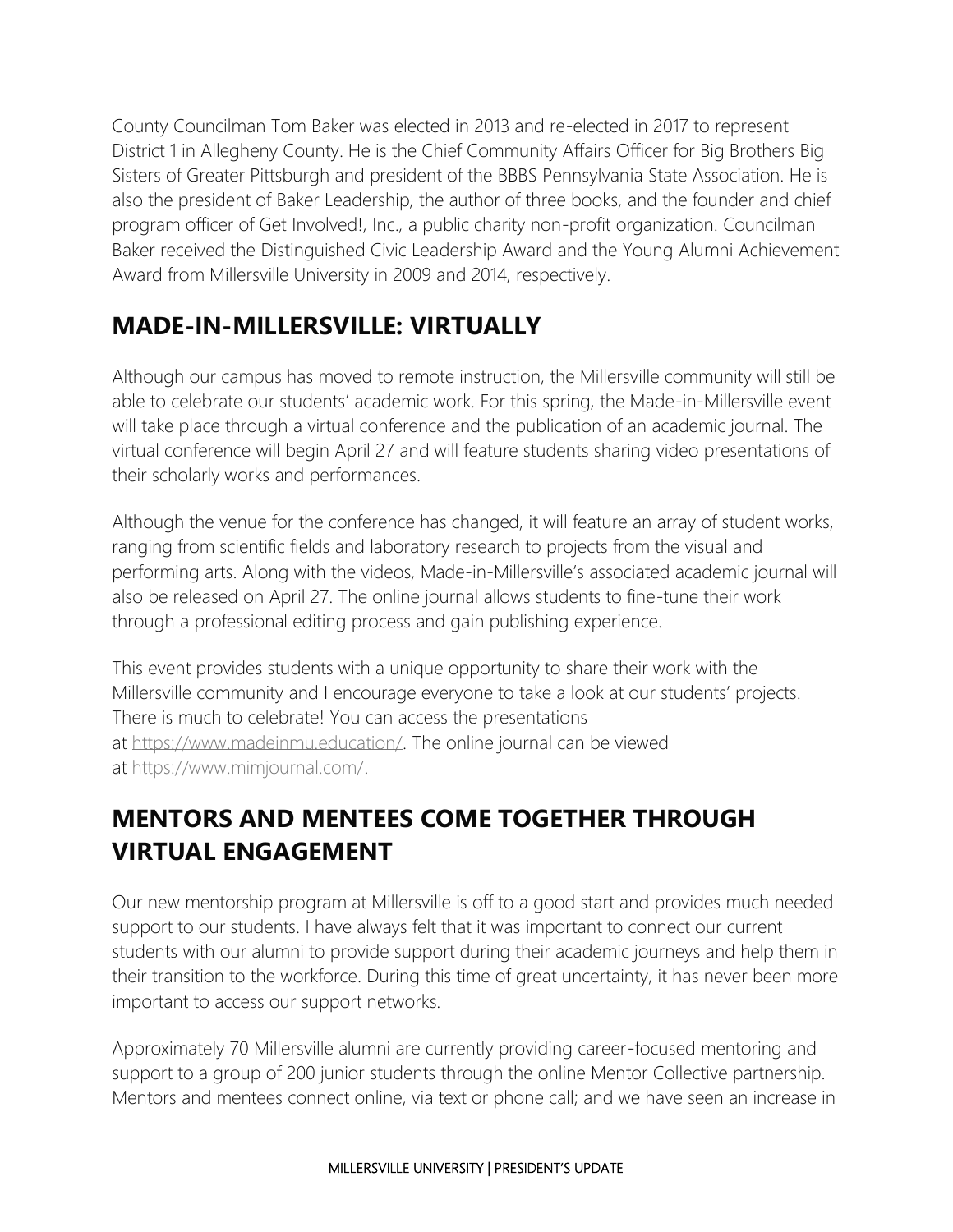communication in the wake of COVID-19 and our new reality of remote learning. In the last month, more than 60 conversations and 1,300 text messages have been logged in the Mentor Collective app between mentors and mentees. I am proud of our students and alumni for coming together in this way. I am grateful to those faculty, staff and alumni who have been supporting our students through mentoring during this difficult time.

### **MILLERSVILLE RECOGNIZED FOR SUSTAINABILITY EFFORTS**

Our efforts to create a cleaner and more sustainable community continue to be recognized both nationally and internationally. In March, Vice President Guilbert Brown, Sustainability Director Chris Steuer and myself were scheduled to travel to Barcelona, Spain to present at the Second Annual GUNi International Conference on Sustainable Development Goals for Higher Education. While we could not make the trip because of coronavirus, we created a video presentation highlighting the Lombardo Welcome Center's energy savings, which led to the creation of the [Positive Energy Fund.](https://www.millersville.edu/sustainability/global_goals/positive-energy-fund.php) Money from utility rebates are used to support faculty, staff and student-led projects that contribute positively to local and global communities.

All of these achievements have earned Millersville University numerous [awards](https://www.millersville.edu/sustainability/awards-and-recognition/index.php) and underscore our commitment to sustainability as we joined the world this week in celebrating the 50th anniversary of Earth Day.

From installing new energy-efficient lighting at the Ware Center to managing a campus apiary, to sharing the success of the first zero energy certified building in Pennsylvania, our faculty, staff and students work every day to be good stewards of the Earth.

I invite you to join them in reflecting on all that our collective environmental consciousness has achieved these past 50 years and in sharing statements of hope for a sustainable future. You are encouraged to send your statement to [sustainability@millersville.edu](mailto:sustainability@millersville.edu) and see other statements at [https://www.millersville.edu/sustainability/events-and-activities/earth-day-](https://www.millersville.edu/sustainability/events-and-activities/earth-day-2020.php)[2020.php.](https://www.millersville.edu/sustainability/events-and-activities/earth-day-2020.php)

#### **EPPIIC COMPASSION FUND SUPPORTS STUDENTS IN NEED**

Coronavirus (COVID-19) has created unprecedented challenges for all members of our community—most important our students who had to transition to remote learning for the remainder of the semester. This change has created an immediate need to assist students with difficult personal circumstances. I am glad to report that the EPPIIC Student Compassion Fund was formed to fill this gap.